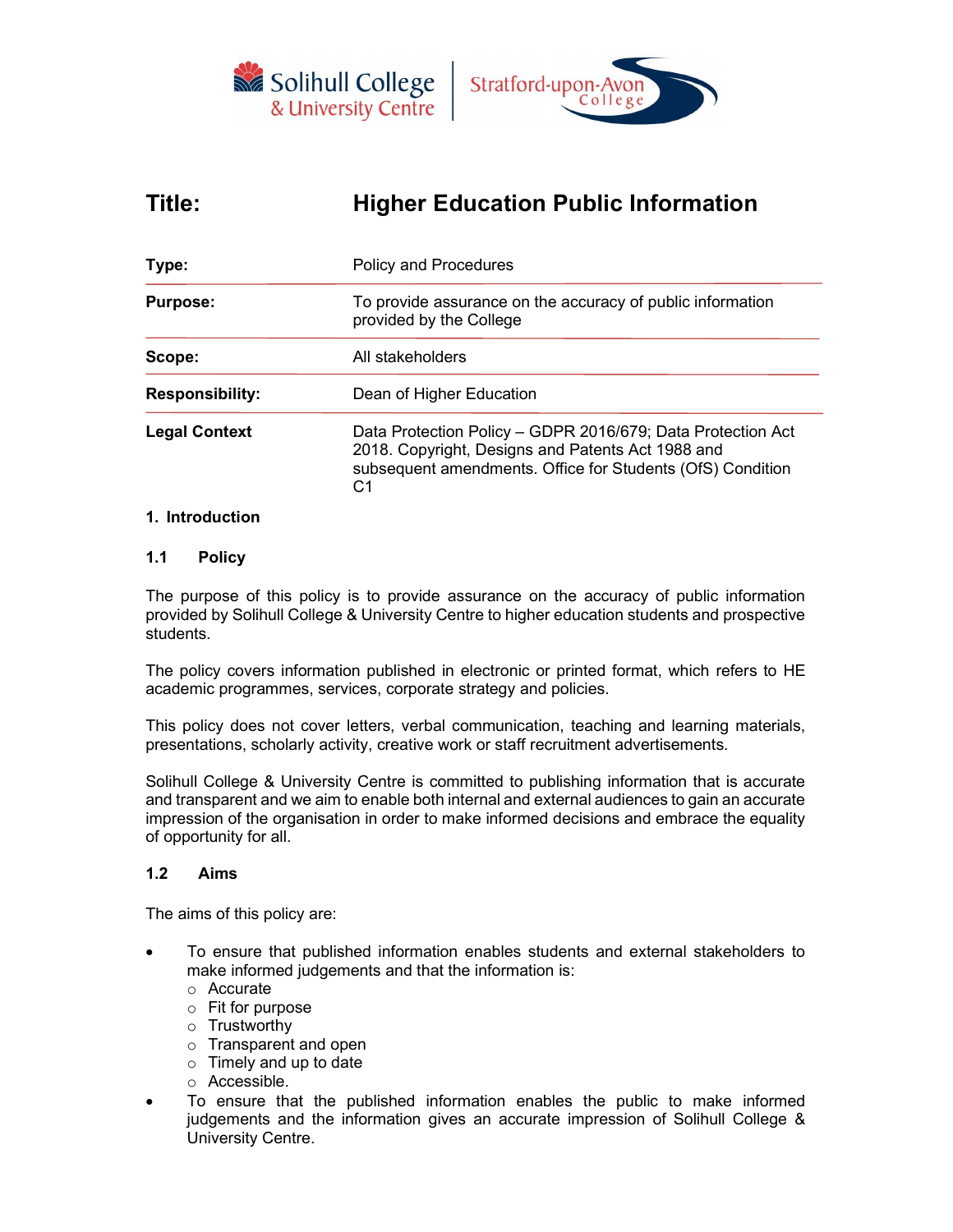- To ensure clear and effective communication about Solihull College & University Centre and its HE provision, which meets:
	- $\circ$  regulatory requirements as set out by the Office for Students (OfS) Condition C1
	- $\circ$  the legal requirements for Copyright, Designs and Patents Act 1988 and subsequent amendments
	- o the requirements for the GDPR and Data Protection Act 2018 and Admission & Recruitment advice & guidance set out by the UK Quality Code for Higher Education and MATRIX.

## 2. Accessibility and Equality

All information will be provided in accessible formats on request in order to meet the needs of individuals.

Requests for alternative formats can be made to the Head of Marketing & Communications, who will endeavour to ensure reasonable requests are met.

## 3. Policies, Procedures and Strategies

Solihull College & University Centre HE policies and procedures are reviewed regularly and approved by the College's Senior Management Team.

Policies and procedures which directly affect students and relate to recruitment, admissions, complaints and academic appeals are available on Solihull College & University Centre's website and student VLE.

## 4. Communicating Information

Public Information relating to higher education at Solihull College & University Centre is communicated to students and prospective students in the following ways:

## Marketing

- Solihull College & University Centre website
- UCAS website
- Internal and external advertising i.e. social media, posters, flyers, banners, newspaper adverts, press releases, leaflets

#### Student Communication

- Solihull College & University Centre Student VLE Moodle
- Student Course Handbooks

Published information is authorised by nominated relevant managers within Solihull College & University Centre to ensure that it is clear, accurate and timely and complies with the guidance provided by the Competition and Markets Authority's views on how consumer protection law applies to the higher education sector. https://www.gov.uk/government/collections/highereducation-consumer-law-advice-for-providers-and-students

Solihull College & University Centre follows, where available, the marketing procedures of the partner Higher Education Institutions (HEI) to maintain compliance with agreed contracts. In practice, staff have authority to communicate autonomously in a range of media, however if information displays the College's branded logo and course titles then procedures are adhered to as stated above.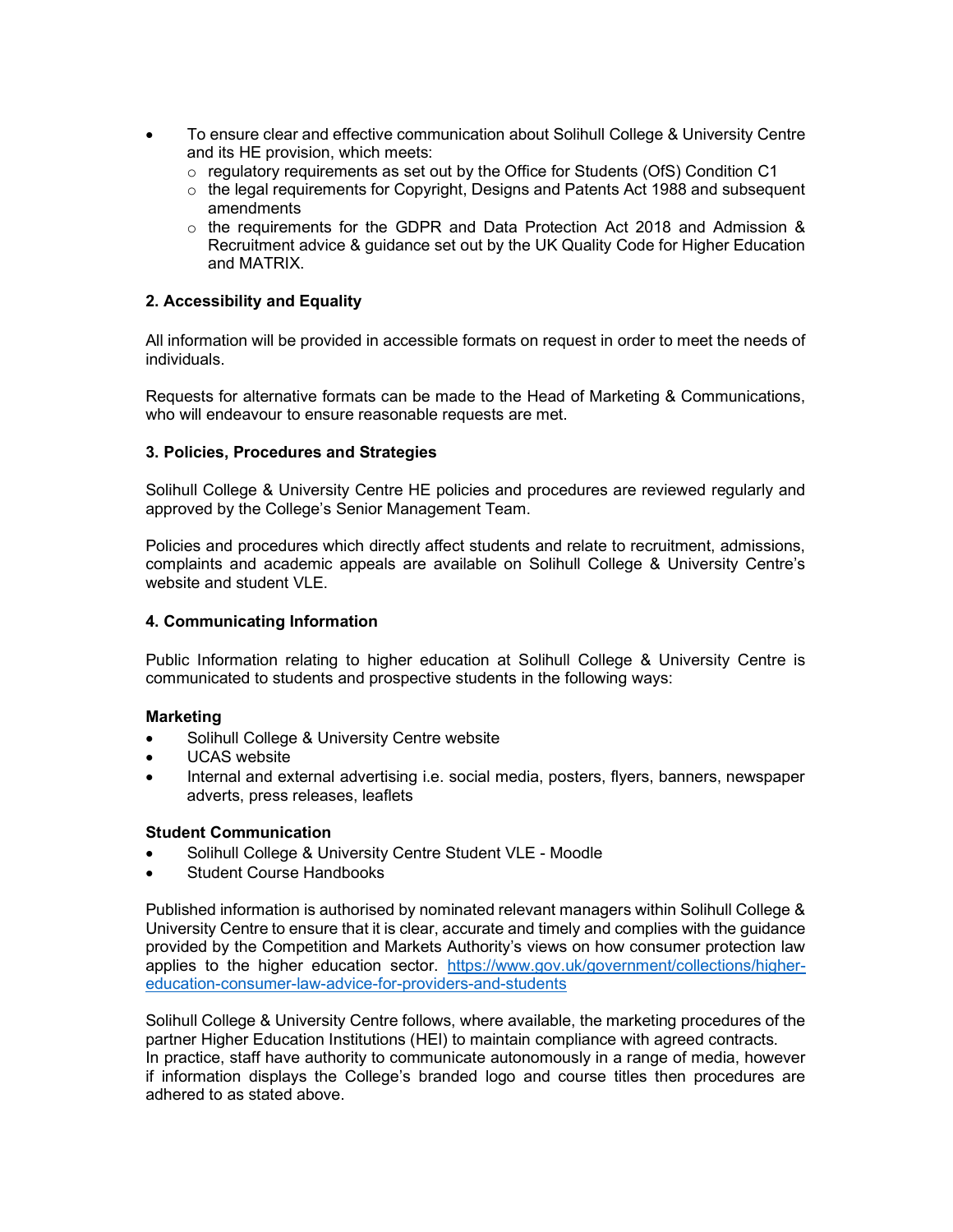The Solihull College & University Centre logo can only be used with adherence to the College standards and brand guidelines.

All student course handbooks are updated annually by course leaders in line with relevant College, awarding body, curriculum or other changes.

All student course handbooks are approved annually by Heads of School in order to maintain quality standards and adherence to the HEI partnership quality assurance guidelines, where relevant.

All course leaders are responsible for the monitoring of their course area VLE content to ensure accuracy and completeness of information.

## 5. Marketing Communication

This includes both printed and electronic publications and advertisements that are designed to promote courses and events to potential students.

## Definition of terms

'Publications' – documents and other items published by Solihull College & University Centre including leaflets, display stands, webpages, advertising, text/images that appear as internal or external publications.

'Course leaflets' – online information on a course study which provides information on title of award, entry requirements, compulsory & optional modules, course structure and fees.

Solihull College & University centre seeks to make all reasonable efforts to ensure the accuracy of all information that is provided by defined individuals within the College. The College is committed to abiding by the marketing procedures of both Solihull College & University Centre and partner HEIs, where available.

#### 6. Communication with the press/media

No individual member of staff has the authority to speak to or contact the media or respond to requests. All requests are to go through the Head of Marketing & Communications. Press releases can only be issued by the Marketing Team

#### 7. Solihull College & University Centre HE information

At Solihull College & University Centre we are committed to making it easy for prospective and current students and the wider general public to access information that we publish about ourselves, as well as the courses and services we in. We are committed to:

- Articulate compulsory & optional modules on all course pages
- Provide applicants and students with clear, accurate and timely information to enable them to make an informed decision about what and where to study
- Ensure our terms and conditions are fair.
- Ensure that our complaints handing processes are accessible, clear and fair

#### 8. Responsibility

The following staff have a collective responsibility for the accuracy of information: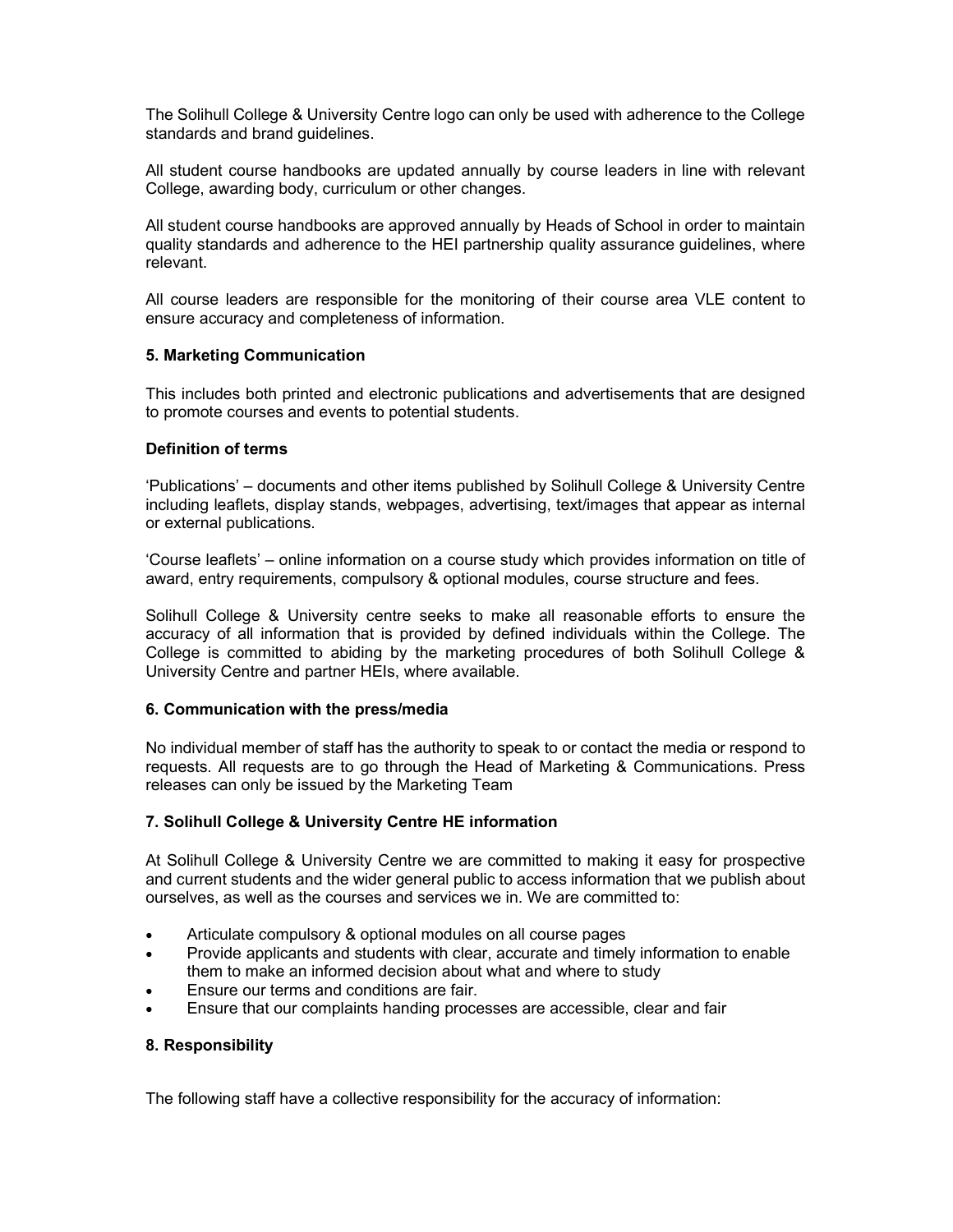# Vice Principal Curriculum & Quality

- Overview of all HE Information
- Overall responsibility for compliance with regulatory requirements, such as set out by the OfS

# Dean of Higher Education

Centralised control over:

- The accuracy and reliability of generic HE information
- The accuracy and reliability of course information
- Communication with HEIs on all public information of validated courses
- Compliance with regulatory requirements
- Audit of website in conjunction with marketing
- Liaison with the marketing team on marketing campaigns, events and promotions of the HE offers in compliance with Solihull College & University Centre public information policy and procedures

## Heads of School

Responsible for the approval and accuracy of:

- Programme handbooks
- Course leaflets
- Course landing pages
- Course VLE accuracy

## Head of Marketing and Communications

Responsible for the accuracy of:

- Internal and external advertising, publicity material
- Communication with HEIs on all public information that displays the brand and advertising of their courses
- Information for College promotional events
- Protection of the Solihull College & University Centre brand
- Compliance with the HEIs' brand guidelines and policy on partner institutions' marketing guidelines policy and procedures
- Compliance with the regulatory requirements
- **Website**
- Social media
- Protection of Solihull College & University Centre brand
- Compliance with the HEIs' guidelines on all published information that advertises the HEI courses
- Promoting of College events
- Liaison with Admissions on any changes to Solihull College & University Centre website to ensure consistency of UCAS information
- Compliance with Solihull College & University Centre public information policy and procedures
- Compliance with regulatory requirements
- HE news